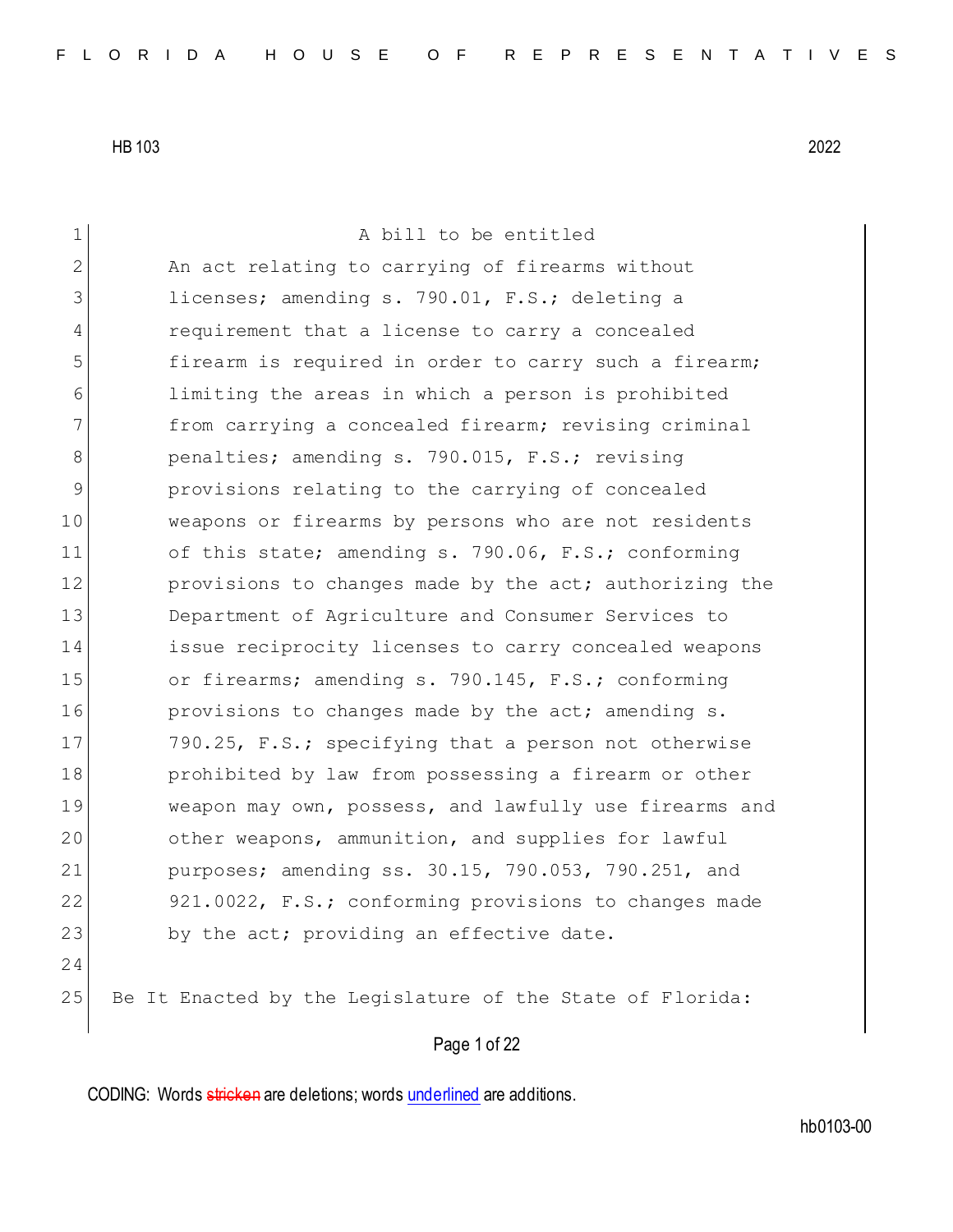26 27 Section 1. Subsection (2) and paragraph (a) of subsection 28 (3) of section 790.01, Florida Statutes, are amended to read: 29 790.01 Unlicensed carrying of concealed weapons or 30 concealed firearms.-31 (2) Except as provided in subsection  $(3)$ , a person who  $\pm$ 32 not licensed under s. 790.06 and who carries a concealed firearm 33 on or about his or her person into any place described in s. 34 790.06(12)(a) commits a misdemeanor  $f$ elony of the second  $f$ <sup>ird</sup> 35 degree, punishable as provided in s. 775.082 or f s. 775.083, or 36 <del>s. 775.084</del>. 37 (3) This section does not apply to: 38 (a) A person who carries a concealed weapon, or a person 39 who may lawfully possess a firearm and who carries a <del>concealed</del> 40 firearm, on or about his or her person while in the act of 41 evacuating during a mandatory evacuation order issued during a 42 state of emergency declared by the Governor pursuant to chapter 43 252 or declared by a local authority pursuant to chapter 870. As 44 used in this subsection, the term "in the act of evacuating" 45 means the immediate and urgent movement of a person away from 46 the evacuation zone within 48 hours after a mandatory evacuation 47 is ordered. The 48 hours may be extended by an order issued by 48 the Governor. 49 Section 2. Section 790.015, Florida Statutes, is amended 50 to read:

## Page 2 of 22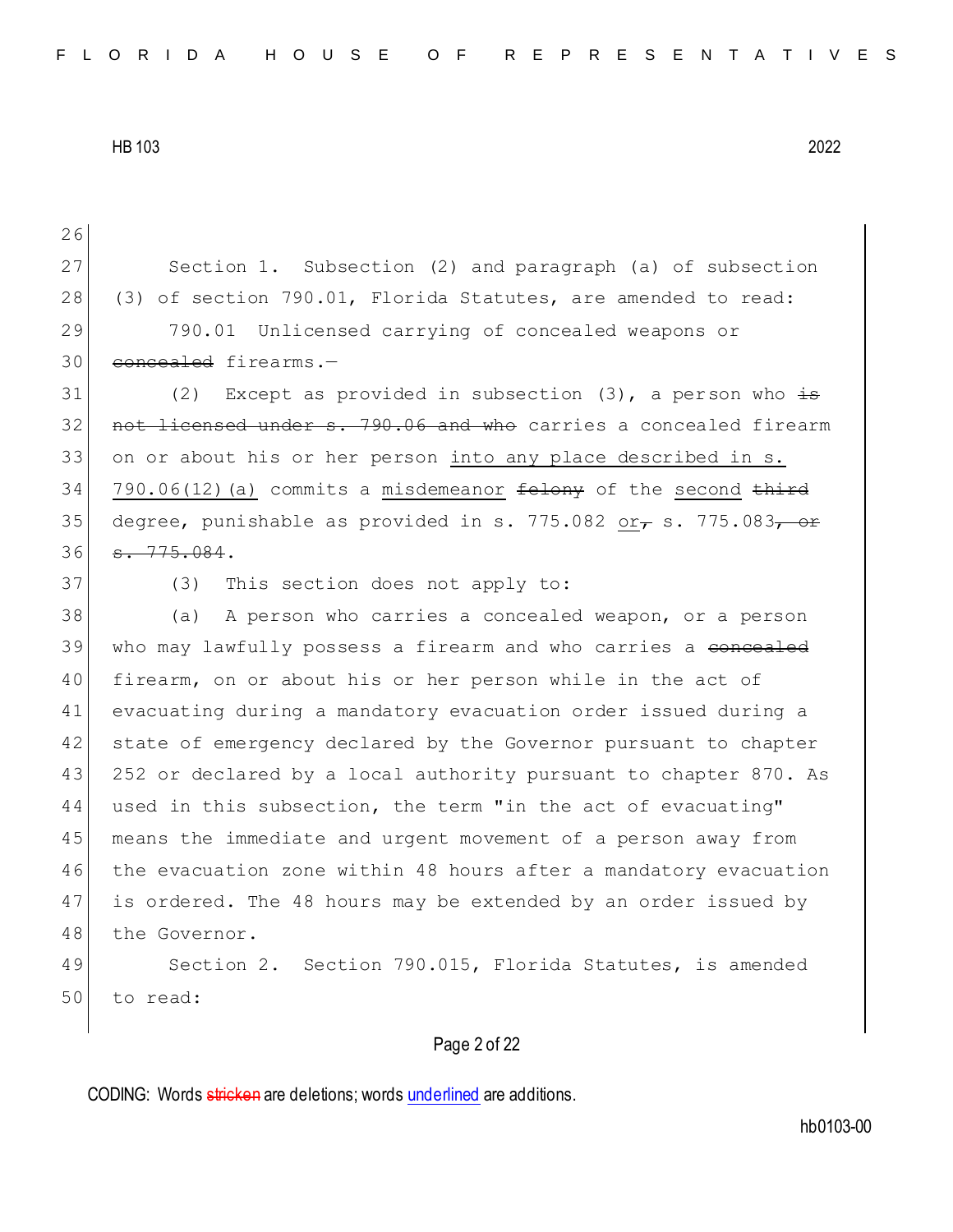Page 3 of 22 51 790.015 Nonresidents who are United States citizens and 52 hold a concealed weapons license in another state; Reciprocity.-53  $(1)$  Notwithstanding s. 790.01 $(1)$  s. 790.01, a nonresident 54 of Florida may carry a concealed weapon or concealed firearm 55 while in this state if the nonresident:  $56$  (a) Is 21 years of age or older. 57 (b) Has in his or her immediate possession a valid license 58 to carry a concealed weapon or concealed firearm issued to the 59 nonresident in his or her state of residence.  $60$  (c) Is a resident of the United States. 61 (2) A nonresident is subject to the same laws and 62 restrictions with respect to carrying a concealed weapon or  $63$  concealed firearm as a resident of Florida who is so licensed. 64 (3) All valid licenses to carry concealed weapons and 65 firearms issued by other states are hereby given full faith and 66 credit in this state. If the resident of another state who is  $67$  the holder of a valid license to carry a concealed weapon or 68 concealed firearm issued in another state establishes legal 69 residence in this state by: 70 (a) Registering to vote; 71 (b) Making a statement of domicile pursuant to s. 222.17;  $72$   $\leftrightarrow$  $73$  (c) Filing for homestead tax exemption on property in this  $74$  state, 75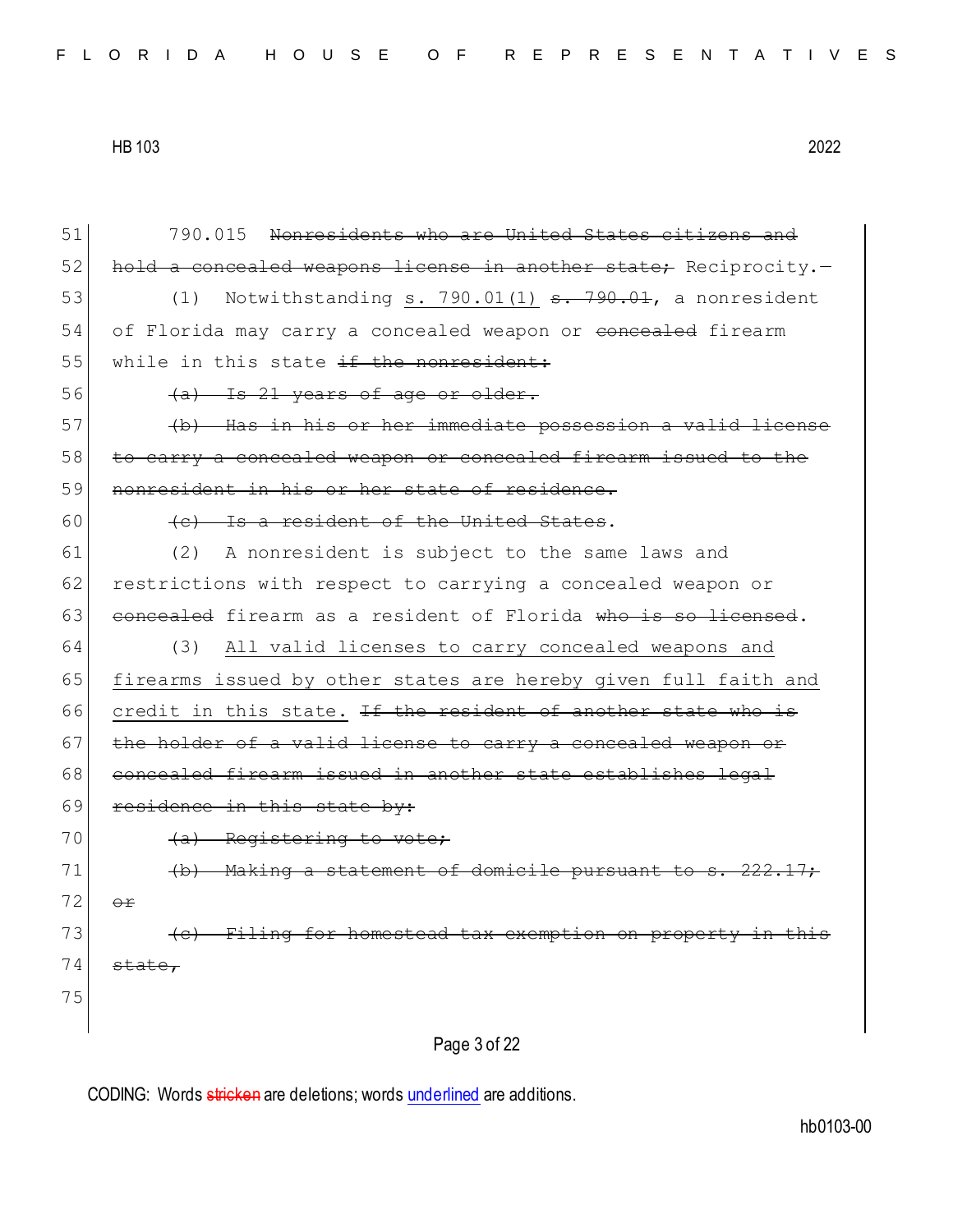| 76  | the license shall remain in effect for 90 days following the     |
|-----|------------------------------------------------------------------|
| 77  | date on which the holder of the license establishes legal state  |
| 78  | residence.                                                       |
| 79  | (4) This section applies only to nonresident concealed           |
| 80  | weapon or concealed firearm licenscholders from states that      |
| 81  | honor Florida concealed weapon or concealed firearm licenses.    |
| 82  | $(5)$ The requirement of paragraph $(1)$ (a) does not apply to   |
| 83  | a person who:                                                    |
| 84  | (a) Is a servicemember, as defined in s. 250.01; or              |
| 85  | (b) Is a veteran of the United States Armed Forces who was       |
| 86  | discharged under honorable conditions.                           |
| 87  | Section 3. Subsection $(1)$ , paragraph $(g)$ of subsection      |
| 88  | $(2)$ , and paragraph (e) of subsection $(4)$ of section 790.06, |
| 89  | Florida Statutes, are amended to read:                           |
| 90  | 790.06<br>Reciprocity license to carry concealed weapon or       |
| 91  | firearm.-                                                        |
| 92  | The Department of Agriculture and Consumer Services is<br>(1)    |
| 93  | authorized to issue reciprocity licenses to carry concealed      |
| 94  | weapons or concealed firearms to persons qualified as provided   |
| 95  | in this section. Each such license must bear a color photograph  |
| 96  | of the licensee. For the purposes of this section, concealed     |
| 97  | weapons or concealed firearms are defined as a handgun,          |
| 98  | electronic weapon or device, tear gas gun, knife, or billie, but |
| 99  | the term does not include a machine gun as defined in s.         |
| 100 | 790.001(9). Such licenses shall be valid throughout the state    |
|     | Page 4 of 22                                                     |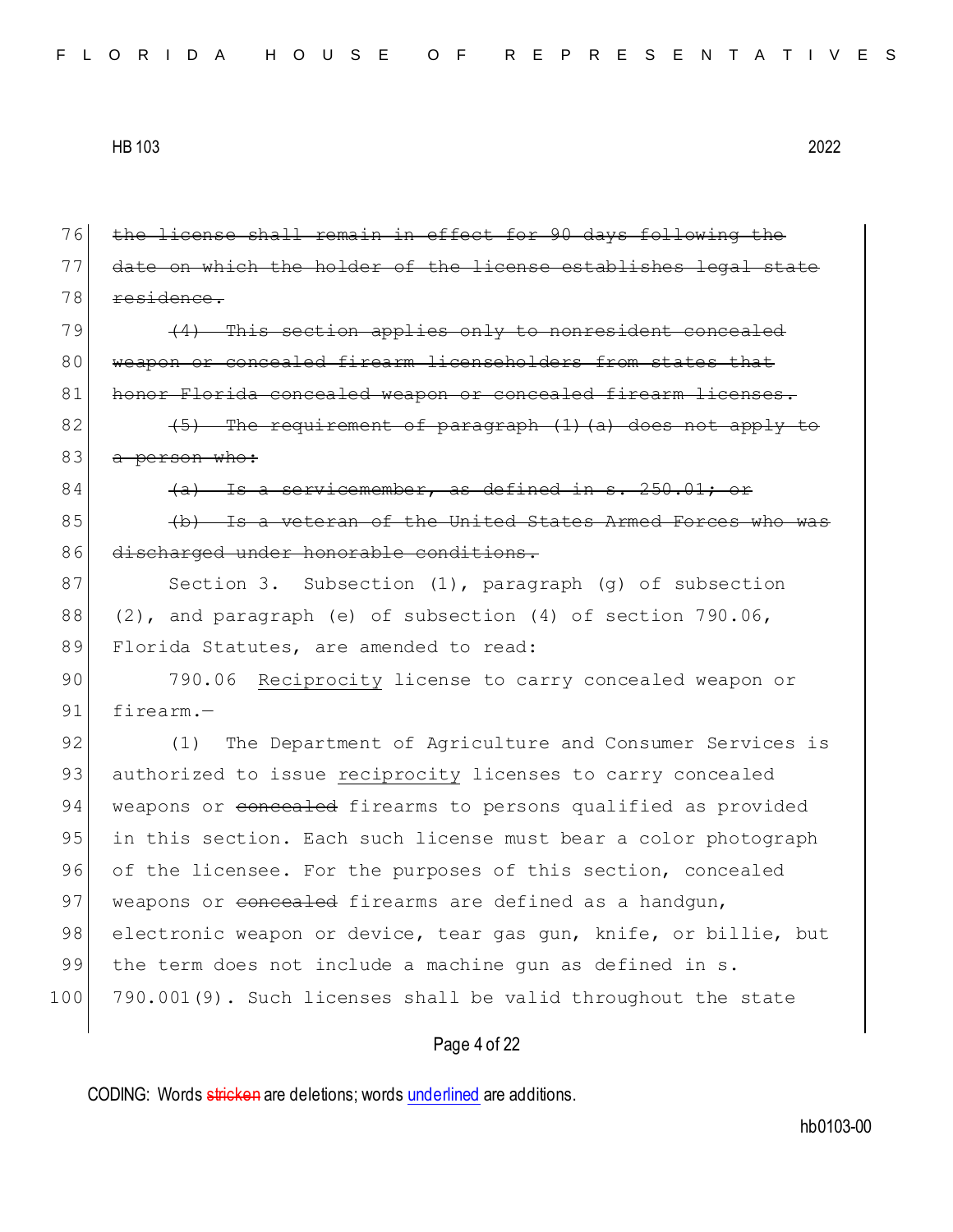| 101 | for a period of 7 years from the date of issuance. Any person in |
|-----|------------------------------------------------------------------|
| 102 | compliance with the terms of such license may carry a concealed  |
| 103 | weapon or concealed firearm notwithstanding the provisions of s. |
| 104 | 790.01. The licensee must carry the license, together with valid |
| 105 | identification, at all times in which the licensee is in actual  |
| 106 | possession of a concealed weapon or firearm and must display     |
| 107 | both the license and proper identification upon demand by a law  |
| 108 | enforcement officer. Violations of the provisions of this        |
| 109 | subsection shall constitute a noncriminal violation with a       |
| 110 | penalty of \$25, payable to the clerk of the court.              |
| 111 | The Department of Agriculture and Consumer Services<br>(2)       |
| 112 | shall issue a license if the applicant:                          |
| 113 | Desires a legal means to carry a concealed weapon or<br>(q)      |
| 114 | firearm for lawful self-defense in states requiring licensure;   |
| 115 | The application shall be completed, under oath, on a<br>(4)      |
| 116 | form adopted by the Department of Agriculture and Consumer       |
| 117 | Services and shall include:                                      |
| 118 | A statement that the applicant desires a concealed<br>(e)        |
| 119 | weapon or firearms license as a means of lawful self-defense in  |
| 120 | states requiring licensure; and                                  |
| 121 | Section 4. Section 790.145, Florida Statutes, is amended         |
| 122 | to read:                                                         |
| 123 | 790.145<br>Crimes in pharmacies; possession of weapons;          |
| 124 | penalties.-                                                      |
| 125 | Unless otherwise provided by law, any person who is in<br>(1)    |
|     | Page 5 of 22                                                     |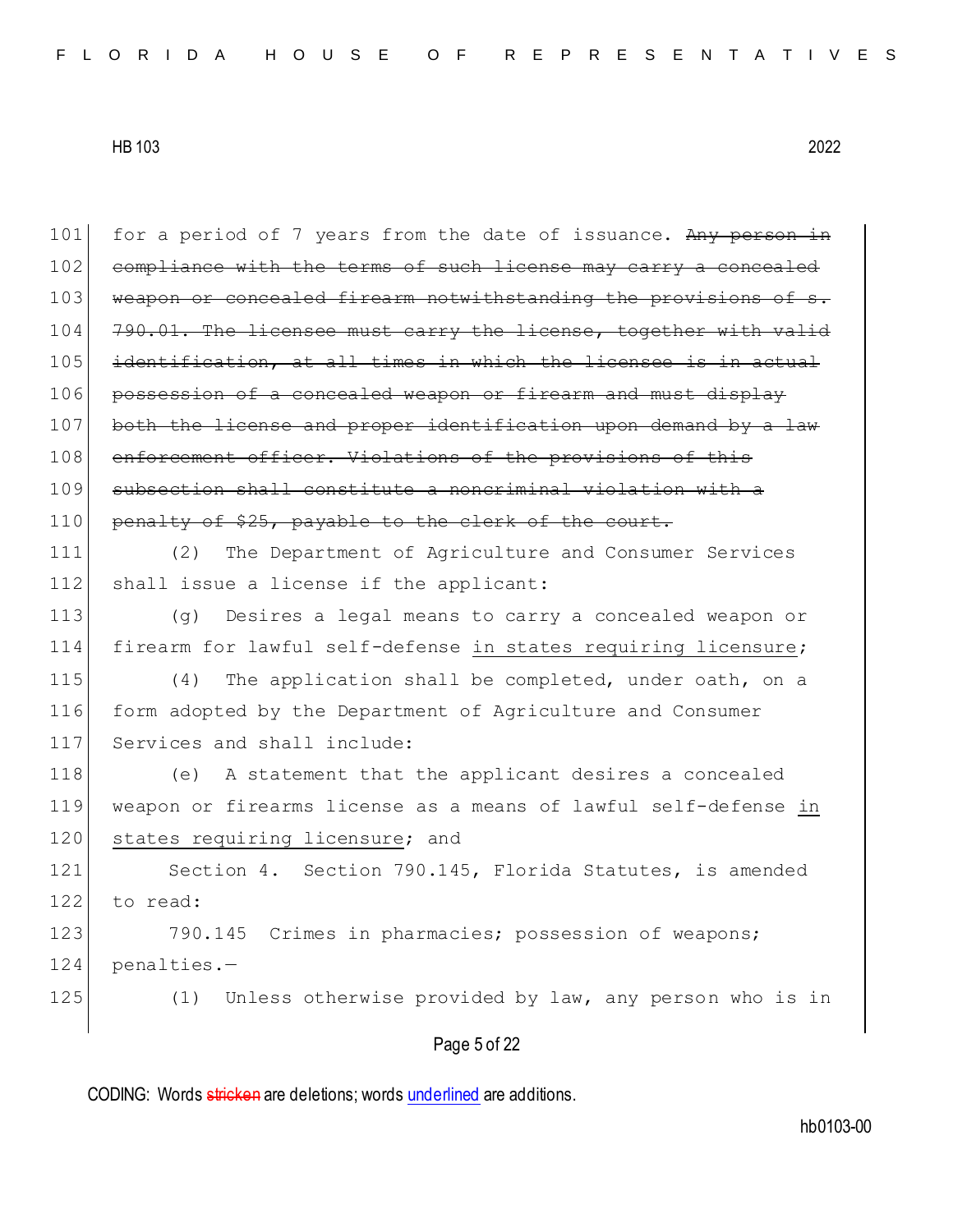Page 6 of 22 126 possession of a concealed "firearm," as defined in s. 127  $790.001(6)$ , or a "destructive device," as defined in s. 128 790.001(4), within the premises of a "pharmacy," as defined in 129 chapter 465, commits is quilty of a felony of the third degree, 130 punishable as provided in s. 775.082, s. 775.083, or s. 775.084. 131 (2) The provisions of This section does do not apply to: 132 (a) To Any law enforcement officer; or 133 (b) To Any person employed and authorized by the owner, 134 operator, or manager of a pharmacy to carry a firearm or 135 destructive device on such premises; or  $136$  (c) To any person licensed to carry a concealed weapon. 137 Section 5. Paragraph (r) is added to subsection (3) of 138 section 790.25, Florida Statutes, and subsection (5) of that 139 section is amended, to read: 140 790.25 Lawful ownership, possession, and use of firearms 141 and other weapons.-142 (3) LAWFUL USES.—The provisions of ss. 790.053 and 790.06 143 do not apply in the following instances, and, despite such 144 sections, it is lawful for the following persons to own, 145 possess, and lawfully use firearms and other weapons, 146 ammunition, and supplies for lawful purposes: 147 (r) A person not otherwise prohibited by law from 148 possessing a firearm or other weapon. 149 (5) POSSESSION IN PRIVATE CONVEYANCE. - Notwithstanding 150 subsection (2), it is lawful and is not a violation of s. 790.01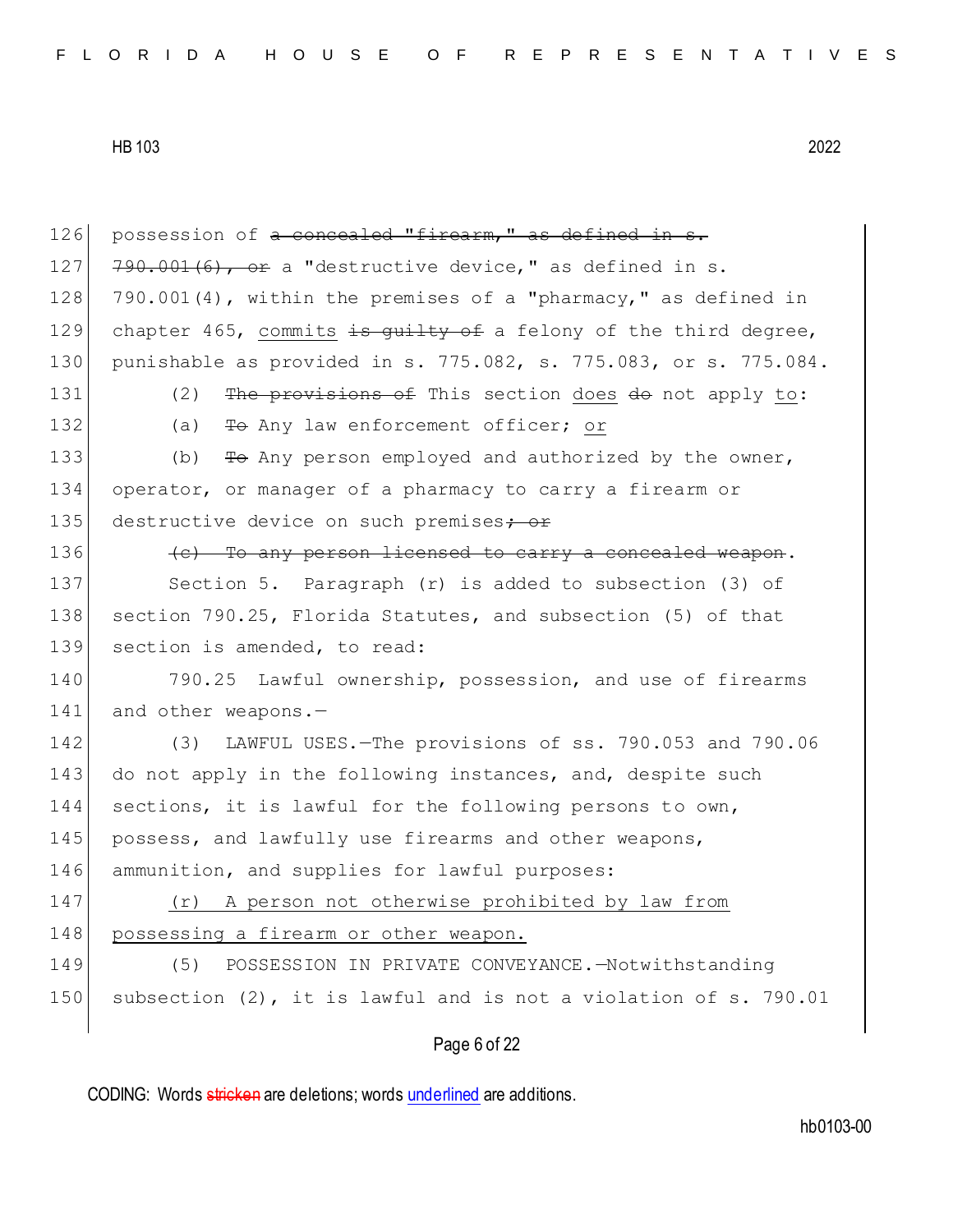| 151 | for a person 18 years of age or older to possess a concealed     |
|-----|------------------------------------------------------------------|
| 152 | firearm or other weapon for self-defense or other lawful purpose |
| 153 | within the interior of a private conveyance, without a license,  |
| 154 | if the firearm or other weapon is securely encased or is         |
| 155 | otherwise not readily accessible for immediate use. Nothing      |
| 156 | herein contained prohibits the carrying of a legal firearm other |
| 157 | than a handgun anywhere in a private conveyance when such        |
| 158 | firearm is being carried for a lawful use. Nothing herein        |
| 159 | contained shall be construed to authorize the carrying of a      |
| 160 | concealed firearm or other weapon on the person. This subsection |
| 161 | shall be liberally construed in favor of the lawful use,         |
| 162 | ownership, and possession of firearms and other weapons,         |
| 163 | including lawful self-defense as provided in s. 776.012.         |
| 164 | Section 6. Paragraph (k) of subsection (1) of section            |
| 165 | 30.15, Florida Statutes, is amended to read:                     |
| 166 | 30.15 Powers, duties, and obligations.-                          |
| 167 | Sheriffs, in their respective counties, in person or<br>(1)      |
| 168 | by deputy, shall:                                                |
| 169 | Assist district school boards and charter school<br>(k)          |
| 170 | governing boards in complying with s. 1006.12. A sheriff must,   |
| 171 | at a minimum, provide access to a Coach Aaron Feis Guardian      |
| 172 | Program to aid in the prevention or abatement of active          |
| 173 | assailant incidents on school premises, as required under this   |
| 174 | paragraph. Persons certified as school guardians pursuant to     |
| 175 | this paragraph have no authority to act in any law enforcement   |
|     |                                                                  |

## Page 7 of 22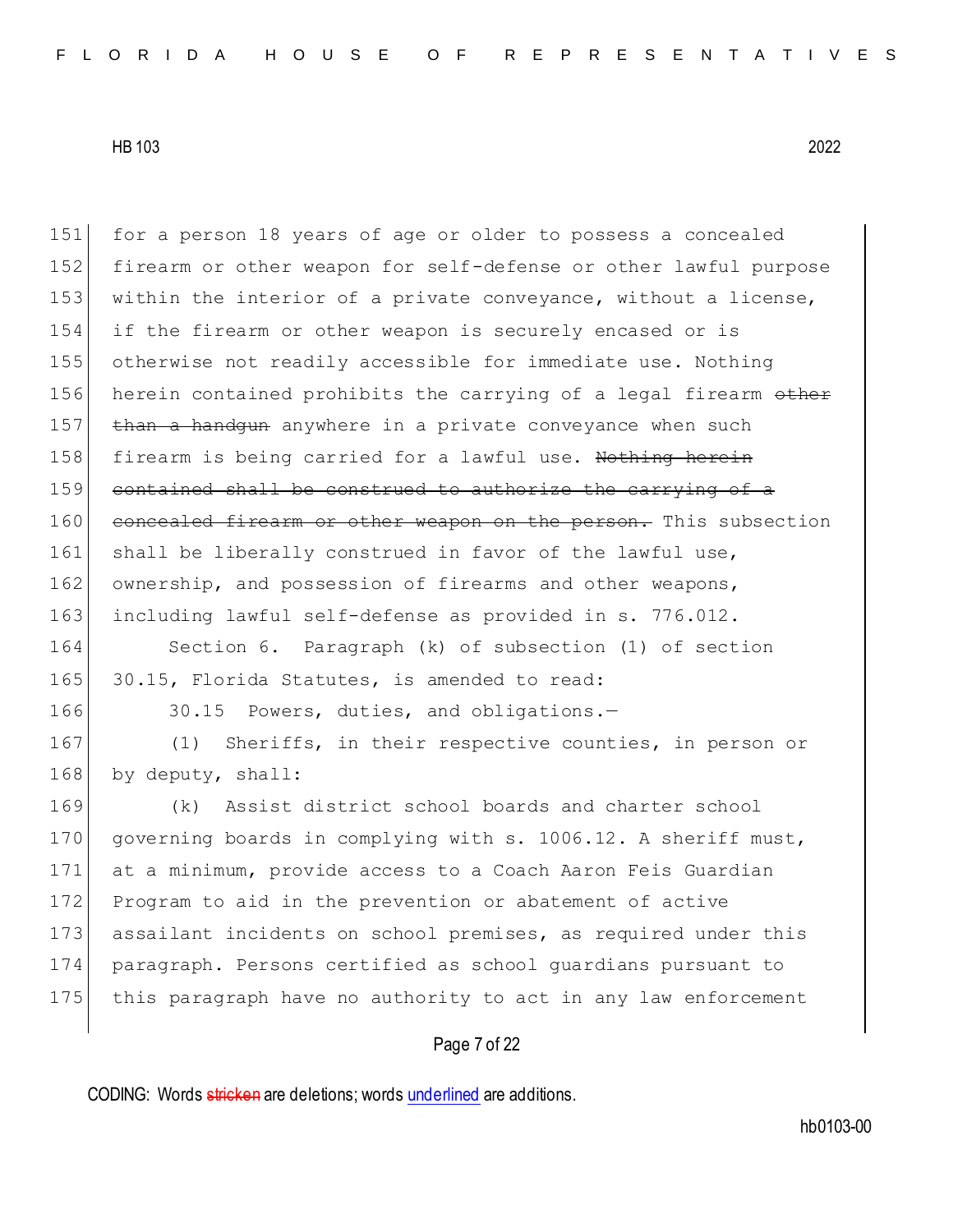176 capacity except to the extent necessary to prevent or abate an 177 active assailant incident.

178 1.a. If a local school board has voted by a majority to 179 implement a guardian program, the sheriff in that county shall 180 establish a guardian program to provide training, pursuant to 181 subparagraph 2., to school district or charter school employees, 182 either directly or through a contract with another sheriff's 183 office that has established a quardian program.

184 b. A charter school governing board in a school district 185 that has not voted, or has declined, to implement a quardian 186 program may request the sheriff in the county to establish a 187 quardian program for the purpose of training the charter school 188 employees. If the county sheriff denies the request, the charter 189 school governing board may contract with a sheriff that has 190 established a guardian program to provide such training. The 191 charter school governing board must notify the superintendent 192 and the sheriff in the charter school's county of the contract 193 prior to its execution.

194 c. The sheriff conducting the training pursuant to 195 subparagraph 2. will be reimbursed for screening-related and 196 training-related costs and for providing a one-time stipend of 197 \$500 to each school guardian who participates in the school 198 quardian program.

199 2. A sheriff who establishes a program shall consult with 200 the Department of Law Enforcement on programmatic guiding

## Page 8 of 22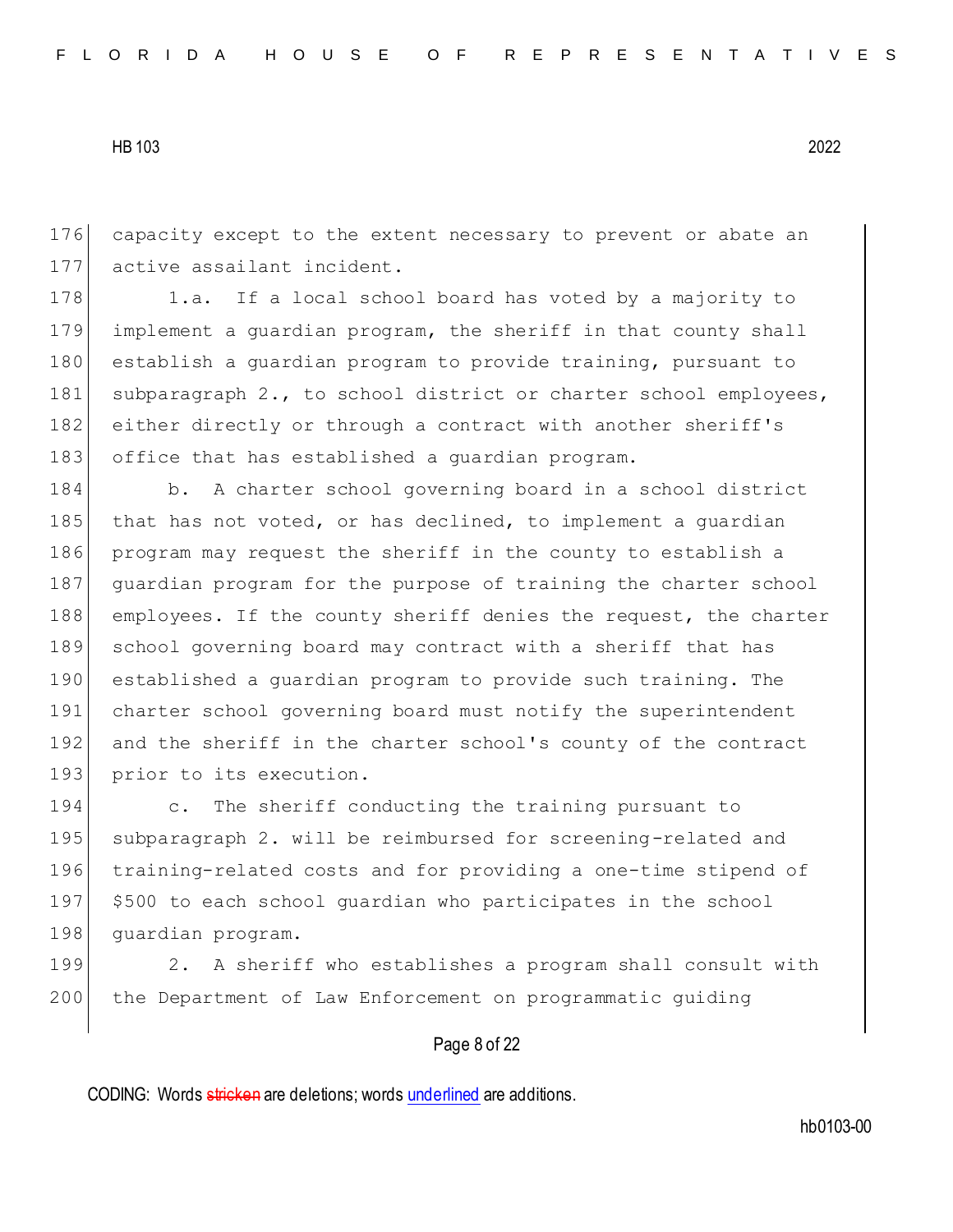201 principles, practices, and resources, and shall certify as 202 school quardians, without the power of arrest, school employees, 203 as specified in s.  $1006.12(3)$ , who:

 $204$  a. Hold a valid license issued under s. 790.06.

205 a.b. Complete a 144-hour training program, consisting of 206 12 hours of certified nationally recognized diversity training 207 and 132 total hours of comprehensive firearm safety and 208 proficiency training conducted by Criminal Justice Standards and 209 Training Commission-certified instructors, which must include:

 (I) Eighty hours of firearms instruction based on the Criminal Justice Standards and Training Commission's Law Enforcement Academy training model, which must include at least 213 10 percent but no more than 20 percent more rounds fired than associated with academy training. Program participants must achieve an 85 percent pass rate on the firearms training.

216 (II) Sixteen hours of instruction in precision pistol.

217 (III) Eight hours of discretionary shooting instruction 218 using state-of-the-art simulator exercises.

219 (IV) Eight hours of instruction in active shooter or 220 assailant scenarios.

221 (V) Eight hours of instruction in defensive tactics. 222 (VI) Twelve hours of instruction in legal issues.

223 b.c. Pass a psychological evaluation administered by a 224 psychologist licensed under chapter 490 and designated by the 225 Department of Law Enforcement and submit the results of the

## Page 9 of 22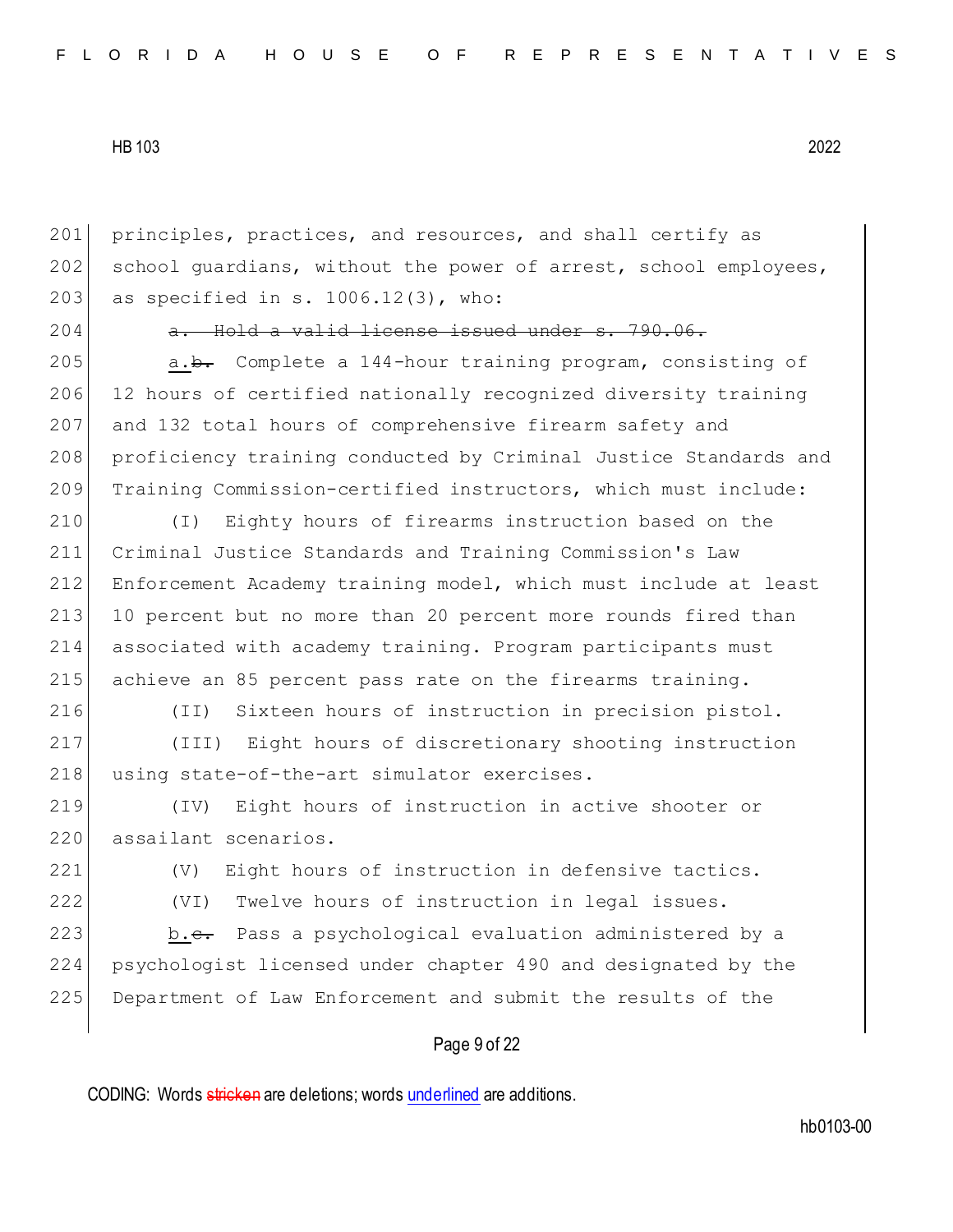evaluation to the sheriff's office. The Department of Law Enforcement is authorized to provide the sheriff's office with 228 mental health and substance abuse data for compliance with this paragraph.

230 c.<del>d.</del> Submit to and pass an initial drug test and 231 subsequent random drug tests in accordance with the requirements 232 of s. 112.0455 and the sheriff's office.

233 d.e. Successfully complete ongoing training, weapon 234 inspection, and firearm qualification on at least an annual  $235$  basis.

236

237 The sheriff who conducts the guardian training shall issue a 238 school quardian certificate to individuals who meet the 239 requirements of this section to the satisfaction of the sheriff, 240 and shall maintain documentation of weapon and equipment 241 inspections, as well as the training, certification, inspection, 242 and qualification records of each school guardian certified by 243 the sheriff. An individual who is certified under this paragraph 244 may serve as a school guardian under s. 1006.12(3) only if he or 245 she is appointed by the applicable school district 246 superintendent or charter school principal. 247 Section 7. Subsection (1) of section 790.053, Florida

248 Statutes, is amended to read:

249 790.053 Open carrying of weapons.

250 (1) Except as otherwise provided by law and in subsection

Page 10 of 22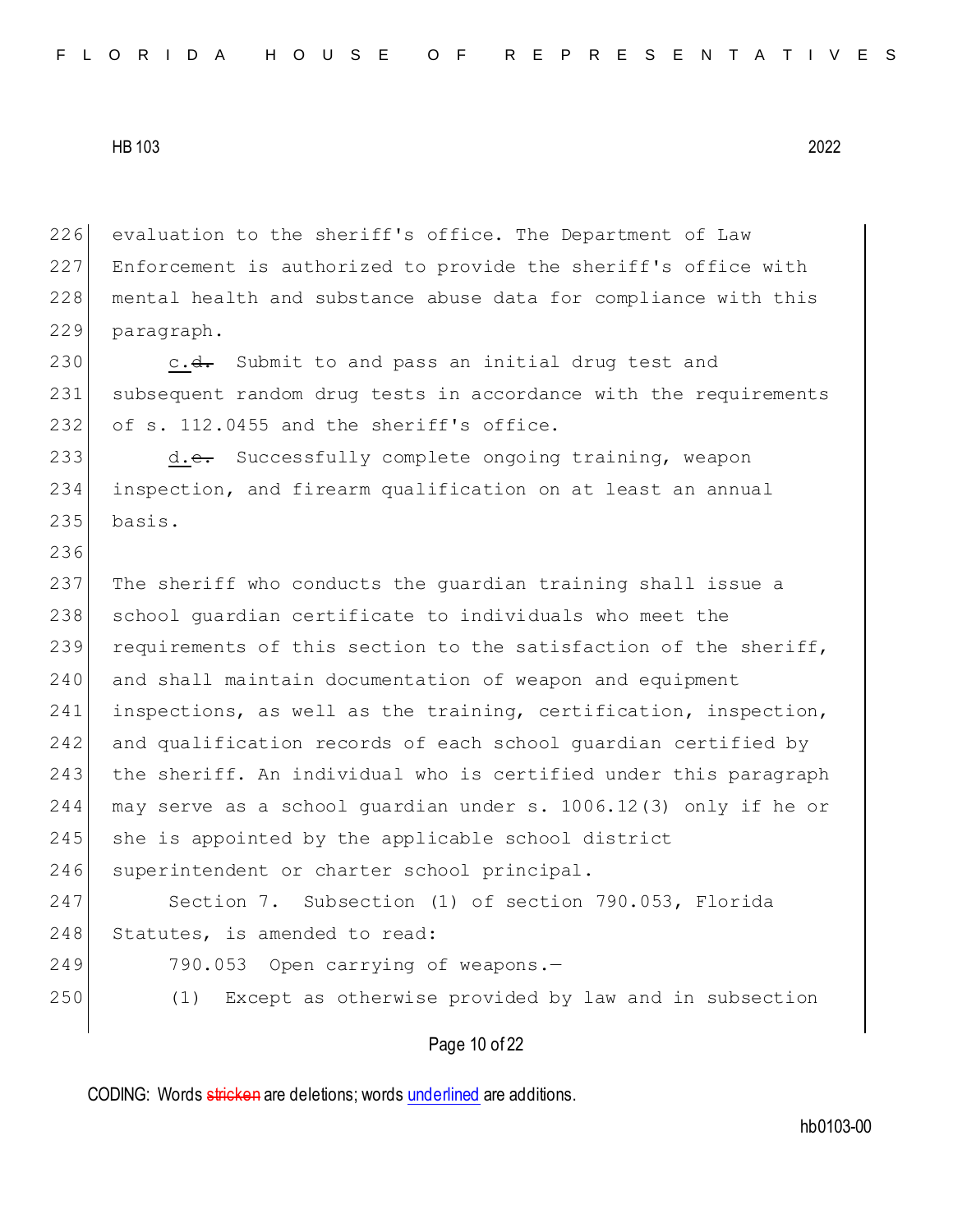| 251 | (2), it is unlawful for any person to openly carry on or about   |
|-----|------------------------------------------------------------------|
| 252 | his or her person any firearm or electric weapon or device. It   |
| 253 | is not a violation of this section for a person licensed to      |
| 254 | earry a concealed firearm as provided in s. 790.06(1), and who   |
| 255 | is lawfully carrying a firearm in a concealed manner, to briefly |
| 256 | and openly display the firearm to the ordinary sight of another  |
| 257 | person, unless the firearm is intentionally displayed in an      |
| 258 | angry or threatening manner, not in necessary self-defense.      |
| 259 | Section 8. Paragraph (c) of subsection (2) of section            |
| 260 | 790.251, Florida Statutes, is amended to read:                   |
| 261 | Protection of the right to keep and bear arms in<br>790.251      |
| 262 | motor vehicles for self-defense and other lawful purposes;       |
| 263 | prohibited acts; duty of public and private employers; immunity  |
| 264 | from liability; enforcement.-                                    |
| 265 | DEFINITIONS. - As used in this section, the term:<br>(2)         |
| 266 | "Employee" means any person who possesses a valid<br>(C)         |
| 267 | license issued pursuant to s. 790.06 and:                        |
| 268 | Works for salary, wages, or other remuneration;<br>1.            |
| 269 | 2.<br>Is an independent contractor; or                           |
| 270 | Is a volunteer, intern, or other similar individual for<br>3.    |
| 271 | an employer.                                                     |
| 272 |                                                                  |
| 273 | As used in this section, the term "firearm" includes ammunition  |
| 274 | and accoutrements attendant to the lawful possession and use of  |
| 275 | a firearm.                                                       |
|     |                                                                  |

Page 11 of 22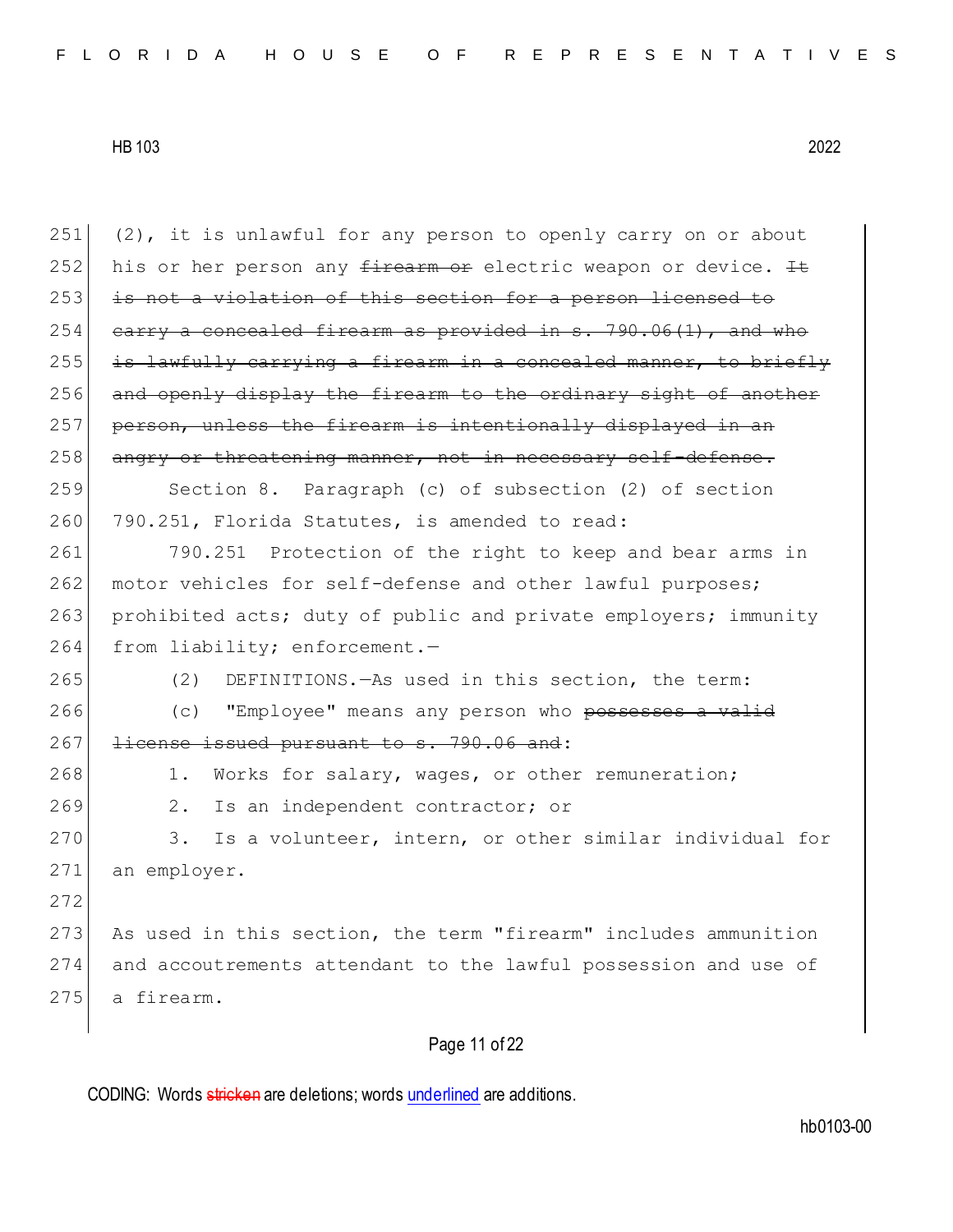| FLORIDA HOUSE OF REPRESENTATIVES |  |  |  |  |  |  |  |  |  |  |
|----------------------------------|--|--|--|--|--|--|--|--|--|--|
|----------------------------------|--|--|--|--|--|--|--|--|--|--|

Page 12 of 22 276 Section 9. Paragraph (e) of subsection (3) of section 277 921.0022, Florida Statutes, is amended to read: 278 921.0022 Criminal Punishment Code; offense severity 279 ranking chart.-280 (3) OFFENSE SEVERITY RANKING CHART 281 (e) LEVEL 5 282 Florida Statute Felony Degree Description 283 316.027(2)(a) 3rd Accidents involving personal injuries other than serious bodily injury, failure to stop; leaving scene. 284 316.1935(4)(a) 2nd Aggravated fleeing or eluding. 285 316.80(2) 2nd Unlawful conveyance of fuel; obtaining fuel fraudulently. 286 322.34(6) 3rd Careless operation of motor vehicle with suspended license, resulting in death or serious bodily injury. 287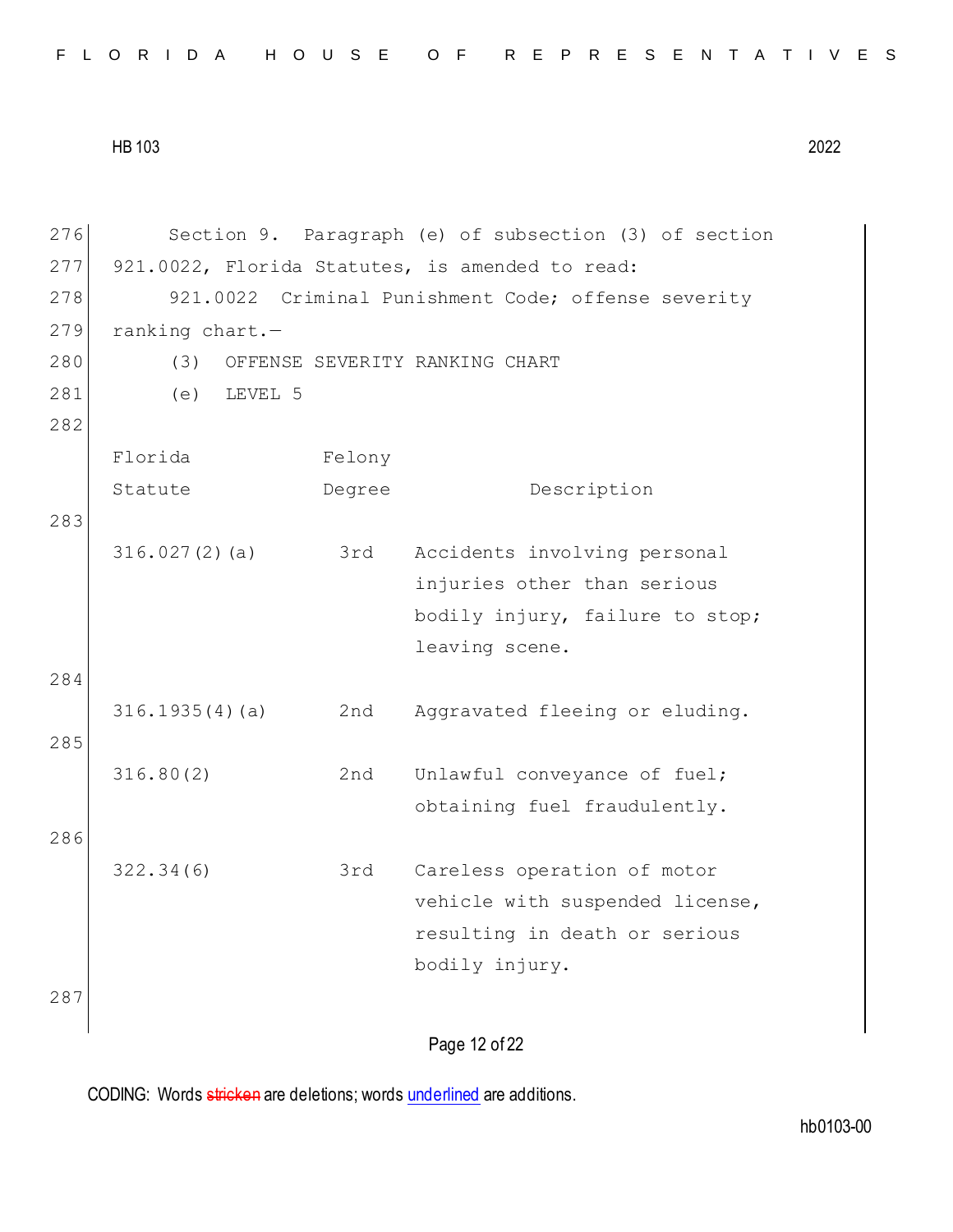| personal injury; leaving scene.<br>288<br>379.365(2)(c)1. 3rd<br>Violation of rules relating to:<br>willful molestation of stone<br>crab traps, lines, or buoys;<br>illegal bartering, trading, or<br>sale, conspiring or aiding in<br>such barter, trade, or sale, or<br>supplying, agreeing to supply,<br>aiding in supplying, or giving<br>away stone crab trap tags or<br>certificates; making, altering,<br>forging, counterfeiting, or<br>reproducing stone crab trap<br>tags; possession of forged,<br>counterfeit, or imitation stone<br>crab trap tags; and engaging in<br>the commercial harvest of stone<br>crabs while license is<br>suspended or revoked. | 327.30(5) | 3rd | Vessel accidents involving |
|------------------------------------------------------------------------------------------------------------------------------------------------------------------------------------------------------------------------------------------------------------------------------------------------------------------------------------------------------------------------------------------------------------------------------------------------------------------------------------------------------------------------------------------------------------------------------------------------------------------------------------------------------------------------|-----------|-----|----------------------------|
|                                                                                                                                                                                                                                                                                                                                                                                                                                                                                                                                                                                                                                                                        |           |     |                            |
|                                                                                                                                                                                                                                                                                                                                                                                                                                                                                                                                                                                                                                                                        |           |     |                            |
|                                                                                                                                                                                                                                                                                                                                                                                                                                                                                                                                                                                                                                                                        |           |     |                            |
|                                                                                                                                                                                                                                                                                                                                                                                                                                                                                                                                                                                                                                                                        |           |     |                            |
|                                                                                                                                                                                                                                                                                                                                                                                                                                                                                                                                                                                                                                                                        |           |     |                            |
|                                                                                                                                                                                                                                                                                                                                                                                                                                                                                                                                                                                                                                                                        |           |     |                            |
|                                                                                                                                                                                                                                                                                                                                                                                                                                                                                                                                                                                                                                                                        |           |     |                            |
|                                                                                                                                                                                                                                                                                                                                                                                                                                                                                                                                                                                                                                                                        |           |     |                            |
|                                                                                                                                                                                                                                                                                                                                                                                                                                                                                                                                                                                                                                                                        |           |     |                            |
|                                                                                                                                                                                                                                                                                                                                                                                                                                                                                                                                                                                                                                                                        |           |     |                            |
|                                                                                                                                                                                                                                                                                                                                                                                                                                                                                                                                                                                                                                                                        |           |     |                            |
|                                                                                                                                                                                                                                                                                                                                                                                                                                                                                                                                                                                                                                                                        |           |     |                            |
|                                                                                                                                                                                                                                                                                                                                                                                                                                                                                                                                                                                                                                                                        |           |     |                            |
|                                                                                                                                                                                                                                                                                                                                                                                                                                                                                                                                                                                                                                                                        |           |     |                            |
|                                                                                                                                                                                                                                                                                                                                                                                                                                                                                                                                                                                                                                                                        |           |     |                            |
|                                                                                                                                                                                                                                                                                                                                                                                                                                                                                                                                                                                                                                                                        |           |     |                            |
|                                                                                                                                                                                                                                                                                                                                                                                                                                                                                                                                                                                                                                                                        |           |     |                            |
|                                                                                                                                                                                                                                                                                                                                                                                                                                                                                                                                                                                                                                                                        |           |     |                            |
|                                                                                                                                                                                                                                                                                                                                                                                                                                                                                                                                                                                                                                                                        |           |     |                            |
|                                                                                                                                                                                                                                                                                                                                                                                                                                                                                                                                                                                                                                                                        |           |     |                            |
| 289                                                                                                                                                                                                                                                                                                                                                                                                                                                                                                                                                                                                                                                                    |           |     |                            |
| Willful molestation of a<br>379.367(4)<br>3rd                                                                                                                                                                                                                                                                                                                                                                                                                                                                                                                                                                                                                          |           |     |                            |
| commercial harvester's spiny                                                                                                                                                                                                                                                                                                                                                                                                                                                                                                                                                                                                                                           |           |     |                            |
| lobster trap, line, or buoy.                                                                                                                                                                                                                                                                                                                                                                                                                                                                                                                                                                                                                                           |           |     |                            |
| Page 13 of 22                                                                                                                                                                                                                                                                                                                                                                                                                                                                                                                                                                                                                                                          |           |     |                            |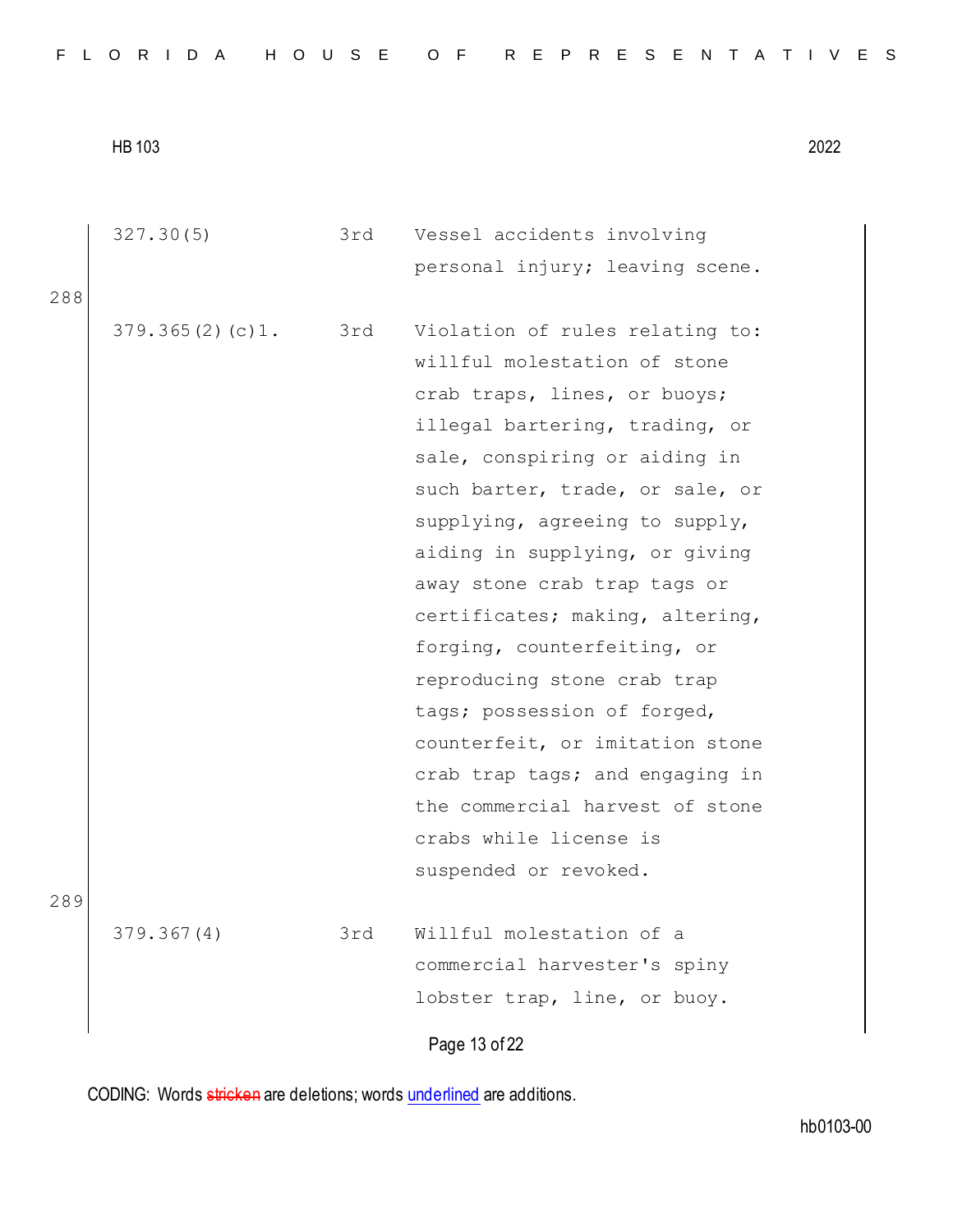| 290 |                 |     |                                 |
|-----|-----------------|-----|---------------------------------|
|     | 379.407(5)(b)3. | 3rd | Possession of 100 or more       |
|     |                 |     | undersized spiny lobsters.      |
| 291 |                 |     |                                 |
|     | 381.0041(11)(b) | 3rd | Donate blood, plasma, or organs |
|     |                 |     | knowing HIV positive.           |
| 292 |                 |     |                                 |
|     | 440.10(1)(g)    | 2nd | Failure to obtain workers'      |
|     |                 |     | compensation coverage.          |
| 293 |                 |     |                                 |
|     | 440.105(5)      | 2nd | Unlawful solicitation for the   |
|     |                 |     | purpose of making workers'      |
|     |                 |     | compensation claims.            |
| 294 |                 |     |                                 |
|     | 440.381(2)      | 3rd | Submission of false,            |
|     |                 |     | misleading, or incomplete       |
|     |                 |     | information with the purpose of |
|     |                 |     | avoiding or reducing workers'   |
|     |                 |     | compensation premiums.          |
| 295 |                 |     |                                 |
|     | 624.401(4)(b)2. | 2nd | Transacting insurance without a |
|     |                 |     | certificate or authority;       |
|     |                 |     | premium collected \$20,000 or   |
|     |                 |     | more but less than \$100,000.   |
| 296 |                 |     |                                 |
|     |                 |     | Page 14 of 22                   |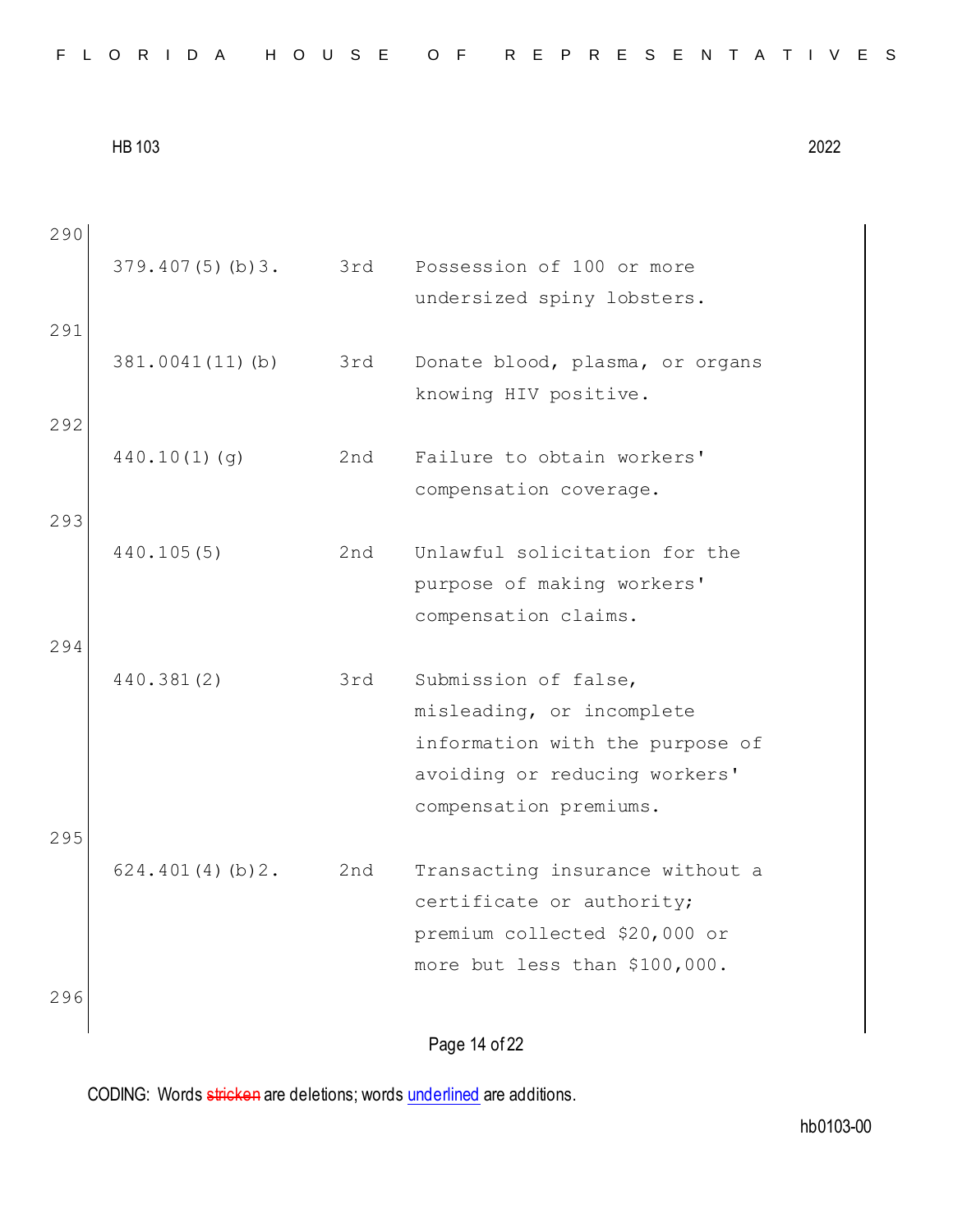| FLORIDA HOUSE OF REPRESENTATIVES |  |  |
|----------------------------------|--|--|
|----------------------------------|--|--|

Page 15 of 22 626.902(1)(c) 2nd Representing an unauthorized insurer; repeat offender. 297 790.01(2) 3rd Carrying a concealed firearm. 298 790.162 2nd Threat to throw or discharge destructive device. 299 790.163(1) 2nd False report of bomb, explosive, weapon of mass destruction, or use of firearms in violent manner. 300 790.221(1) 2nd Possession of short-barreled shotgun or machine gun. 301 790.23 2nd Felons in possession of firearms, ammunition, or electronic weapons or devices. 302 796.05(1) 2nd Live on earnings of a prostitute; 1st offense. 303 800.04(6)(c) 3rd Lewd or lascivious conduct; offender less than 18 years of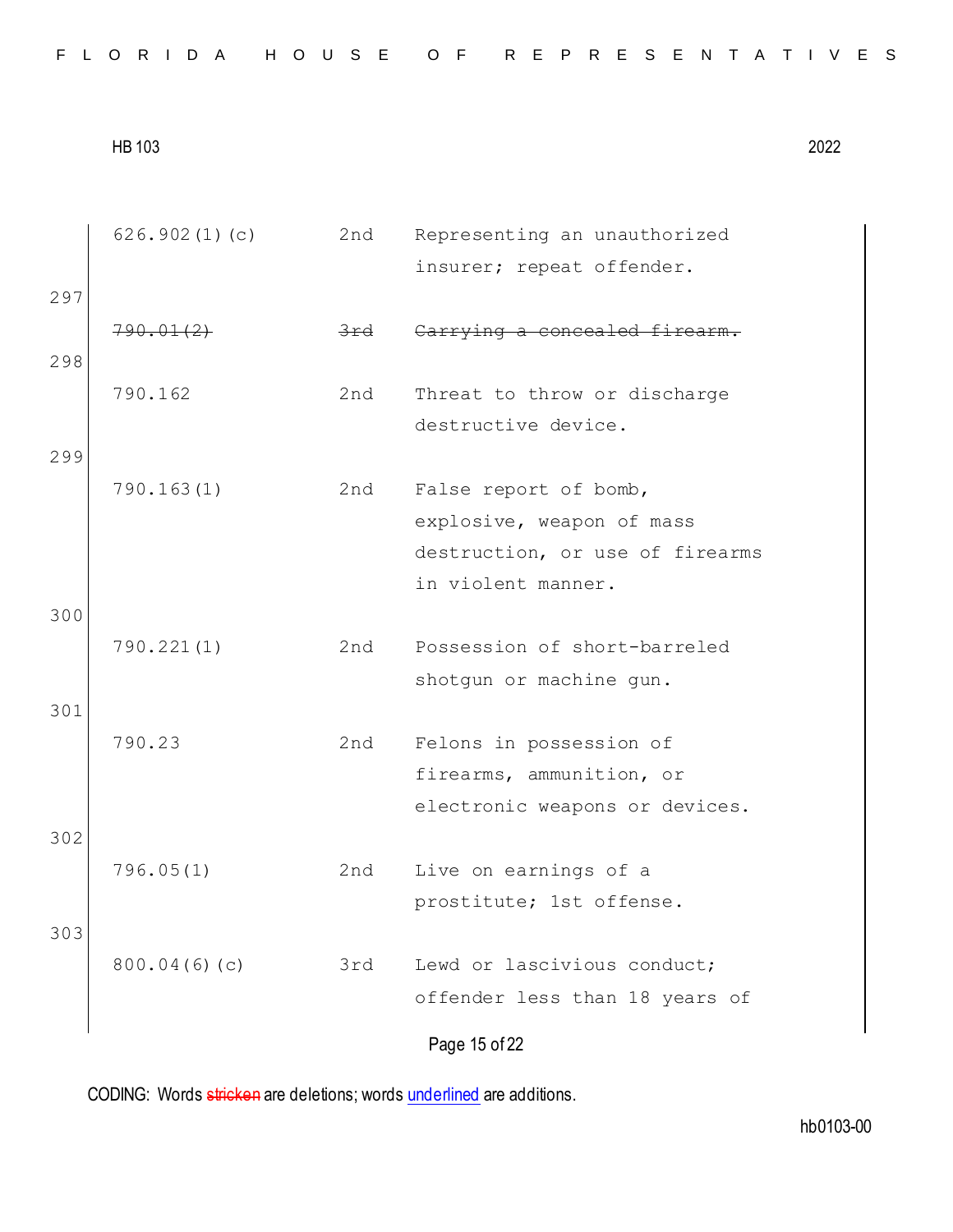|     |                   |     | age.                                                            |
|-----|-------------------|-----|-----------------------------------------------------------------|
| 304 | $800.04(7)$ (b)   | 2nd | Lewd or lascivious exhibition;                                  |
|     |                   |     | offender 18 years of age or                                     |
|     |                   |     | older.                                                          |
| 305 |                   |     |                                                                 |
|     | 806.111(1)        | 3rd | Possess, manufacture, or                                        |
|     |                   |     | dispense fire bomb with intent                                  |
|     |                   |     | to damage any structure or                                      |
|     |                   |     | property.                                                       |
| 306 |                   |     |                                                                 |
|     | $812.0145(2)$ (b) | 2nd | Theft from person 65 years of                                   |
|     |                   |     | age or older; \$10,000 or more                                  |
|     |                   |     | but less than \$50,000.                                         |
| 307 | 812.015           |     |                                                                 |
|     | $(8)$ (a) & (c) - | 3rd | Retail theft; property stolen<br>is valued at \$750 or more and |
|     | (e)               |     | one or more specified acts.                                     |
| 308 |                   |     |                                                                 |
|     | 812.019(1)        | 2nd | Stolen property; dealing in or                                  |
|     |                   |     | trafficking in.                                                 |
| 309 |                   |     |                                                                 |
|     | 812.081(3)        | 2nd | Trafficking in trade secrets.                                   |
| 310 |                   |     |                                                                 |
|     | 812.131(2)(b)     | 3rd | Robbery by sudden snatching.                                    |
|     |                   |     | Page 16 of 22                                                   |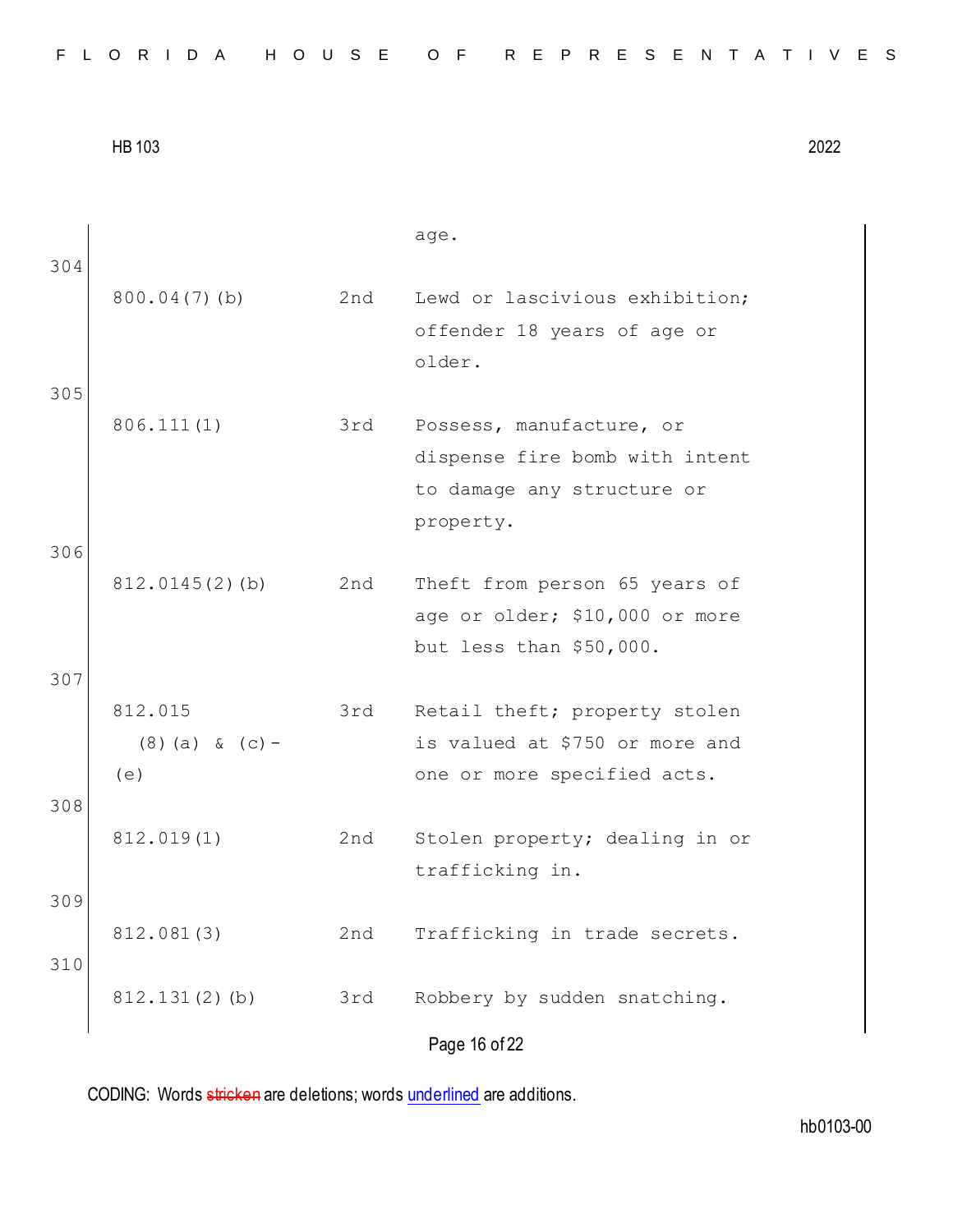| 311 |                 |     |                                 |
|-----|-----------------|-----|---------------------------------|
|     | 812.16(2)       | 3rd | Owning, operating, or           |
|     |                 |     | conducting a chop shop.         |
| 312 |                 |     |                                 |
|     | 817.034(4)(a)2. | 2nd | Communications fraud, value     |
|     |                 |     | \$20,000 to \$50,000.           |
| 313 |                 |     |                                 |
|     | 817.234(11)(b)  | 2nd | Insurance fraud; property value |
|     |                 |     | \$20,000 or more but less than  |
|     |                 |     | \$100,000.                      |
| 314 |                 |     |                                 |
|     | $817.2341(1)$ , | 3rd | Filing false financial          |
|     | $(2)$ (a) &     |     | statements, making false        |
|     | $(3)$ (a)       |     | entries of material fact or     |
|     |                 |     | false statements regarding      |
|     |                 |     | property values relating to the |
|     |                 |     | solvency of an insuring entity. |
| 315 |                 |     |                                 |
|     | 817.568(2)(b)   | 2nd | Fraudulent use of personal      |
|     |                 |     | identification information;     |
|     |                 |     | value of benefit, services      |
|     |                 |     | received, payment avoided, or   |
|     |                 |     | amount of injury or fraud,      |
|     |                 |     | \$5,000 or more or use of       |
|     |                 |     | personal identification         |
|     |                 |     | Page 17 of 22                   |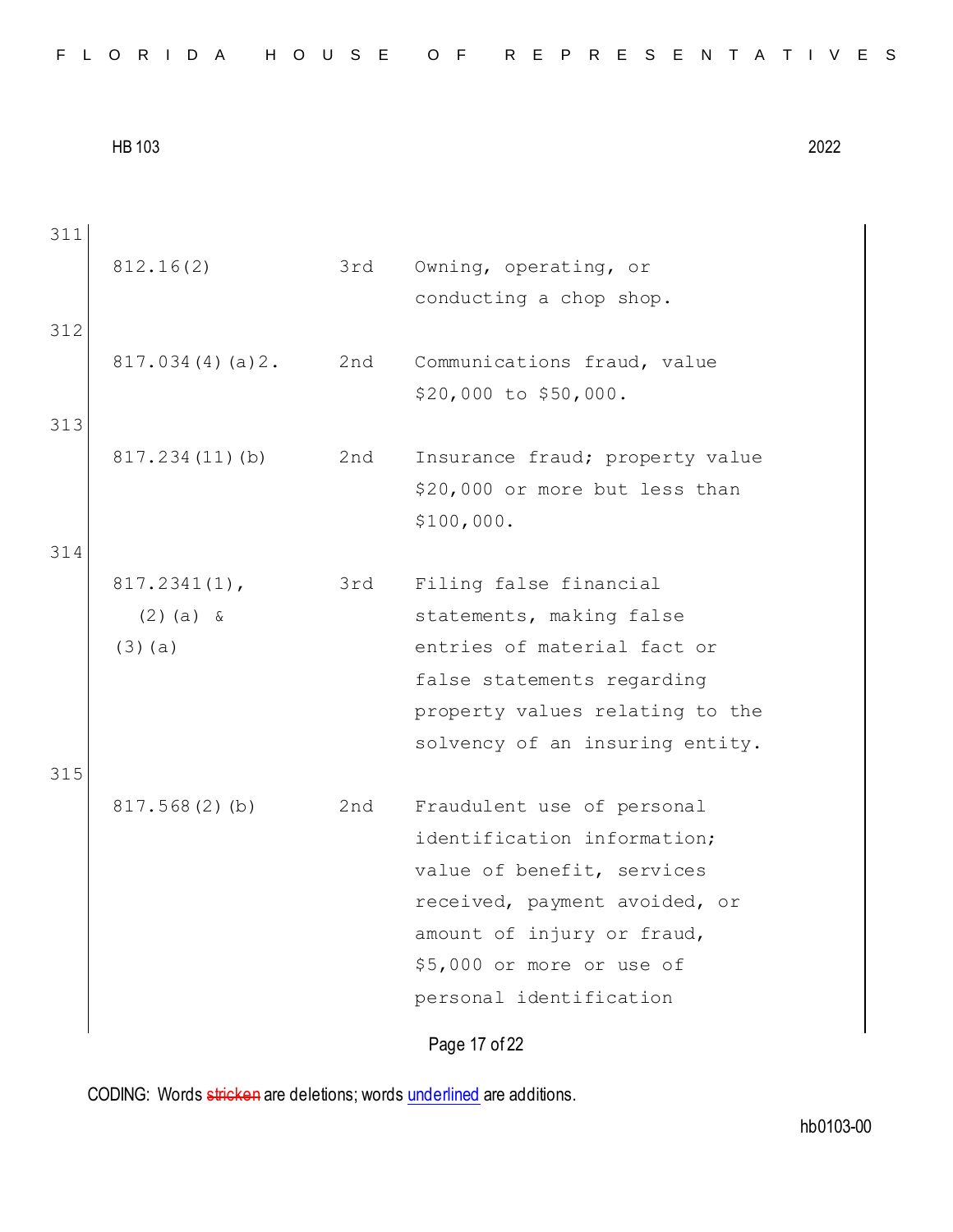| FLORIDA HOUSE OF REPRESENTATIVES |  |  |  |  |  |  |  |  |  |  |  |  |  |  |  |  |  |  |  |  |  |  |  |  |  |
|----------------------------------|--|--|--|--|--|--|--|--|--|--|--|--|--|--|--|--|--|--|--|--|--|--|--|--|--|
|----------------------------------|--|--|--|--|--|--|--|--|--|--|--|--|--|--|--|--|--|--|--|--|--|--|--|--|--|

| 316 |               |     | information of 10 or more<br>persons.                                                                                                 |
|-----|---------------|-----|---------------------------------------------------------------------------------------------------------------------------------------|
|     | 817.611(2)(a) | 2nd | Traffic in or possess 5 to 14<br>counterfeit credit cards or<br>related documents.                                                    |
| 317 |               |     |                                                                                                                                       |
|     | 817.625(2)(b) | 2nd | Second or subsequent fraudulent<br>use of scanning device,<br>skimming device, or reencoder.                                          |
| 318 |               |     |                                                                                                                                       |
|     | 825.1025(4)   | 3rd | Lewd or lascivious exhibition<br>in the presence of an elderly<br>person or disabled adult.                                           |
| 319 |               |     |                                                                                                                                       |
|     | 827.071(4)    | 2nd | Possess with intent to promote<br>any photographic material,<br>motion picture, etc., which<br>includes sexual conduct by a<br>child. |
| 320 | 827.071(5)    | 3rd | Possess, control, or                                                                                                                  |
|     |               |     | intentionally view any<br>photographic material, motion<br>picture, etc., which includes                                              |
|     |               |     | Page 18 of 22                                                                                                                         |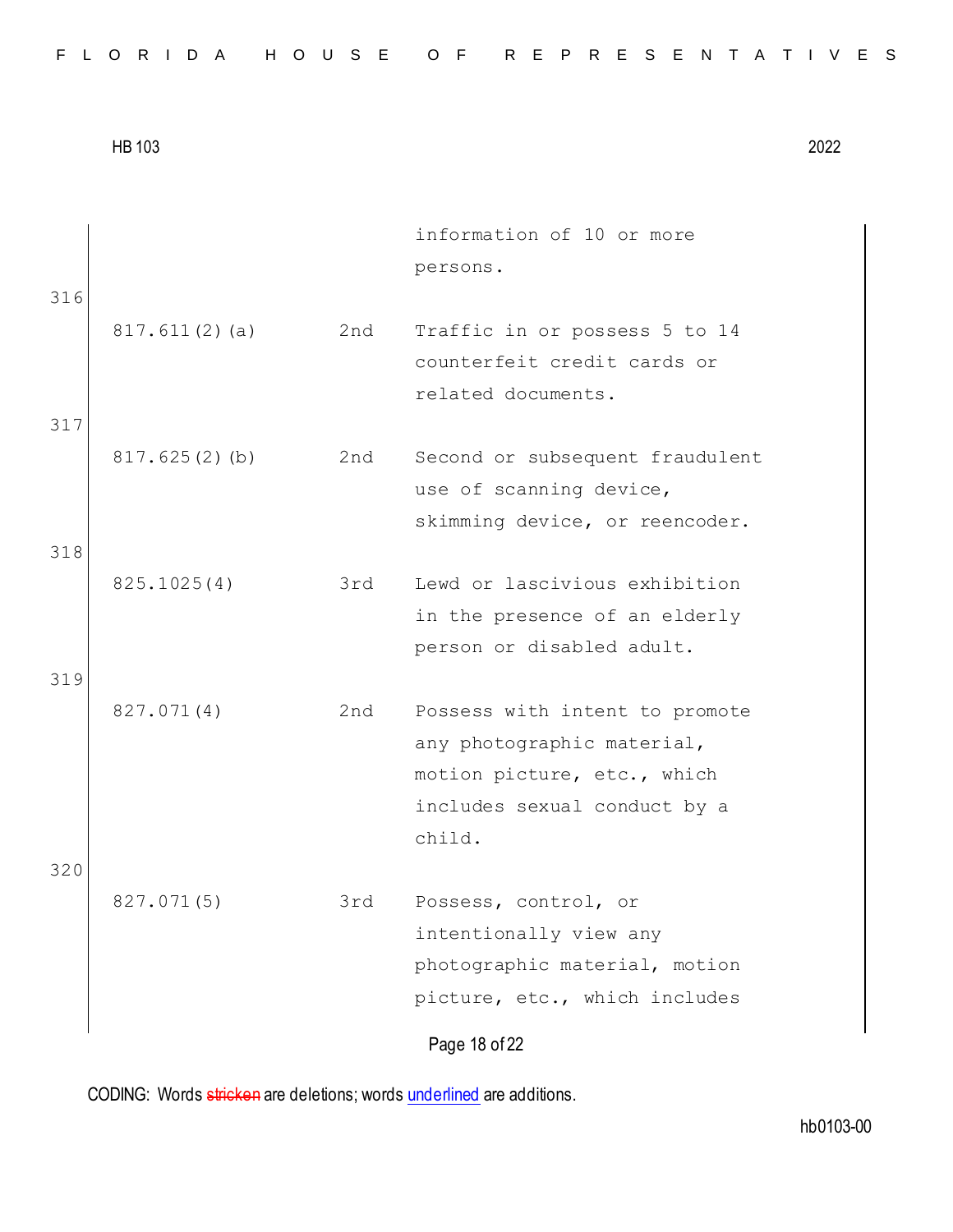|  |  |  |  |  |  |  |  |  | FLORIDA HOUSE OF REPRESENTATIVES |  |  |  |  |  |  |  |  |  |  |  |  |  |  |  |
|--|--|--|--|--|--|--|--|--|----------------------------------|--|--|--|--|--|--|--|--|--|--|--|--|--|--|--|
|--|--|--|--|--|--|--|--|--|----------------------------------|--|--|--|--|--|--|--|--|--|--|--|--|--|--|--|

|            |                           |     | sexual conduct by a child.                                                                                                      |
|------------|---------------------------|-----|---------------------------------------------------------------------------------------------------------------------------------|
| 321        | 828.12(2)                 | 3rd | Tortures any animal with intent<br>to inflict intense pain,<br>serious physical injury, or<br>death.                            |
| 322        |                           |     |                                                                                                                                 |
|            | $839.13(2)$ (b)           | 2nd | Falsifying records of an<br>individual in the care and<br>custody of a state agency<br>involving great bodily harm or<br>death. |
| 323        | 843.01                    | 3rd | Resist officer with violence to<br>person; resist arrest with<br>violence.                                                      |
| 324<br>325 | $847.0135(5)$ (b)         | 2nd | Lewd or lascivious exhibition<br>using computer; offender 18<br>years or older.                                                 |
| 326        | 847.0137<br>$(2)$ & $(3)$ | 3rd | Transmission of pornography by<br>electronic device or equipment.                                                               |
|            | 847.0138                  | 3rd | Transmission of material                                                                                                        |
|            |                           |     | Page 19 of 22                                                                                                                   |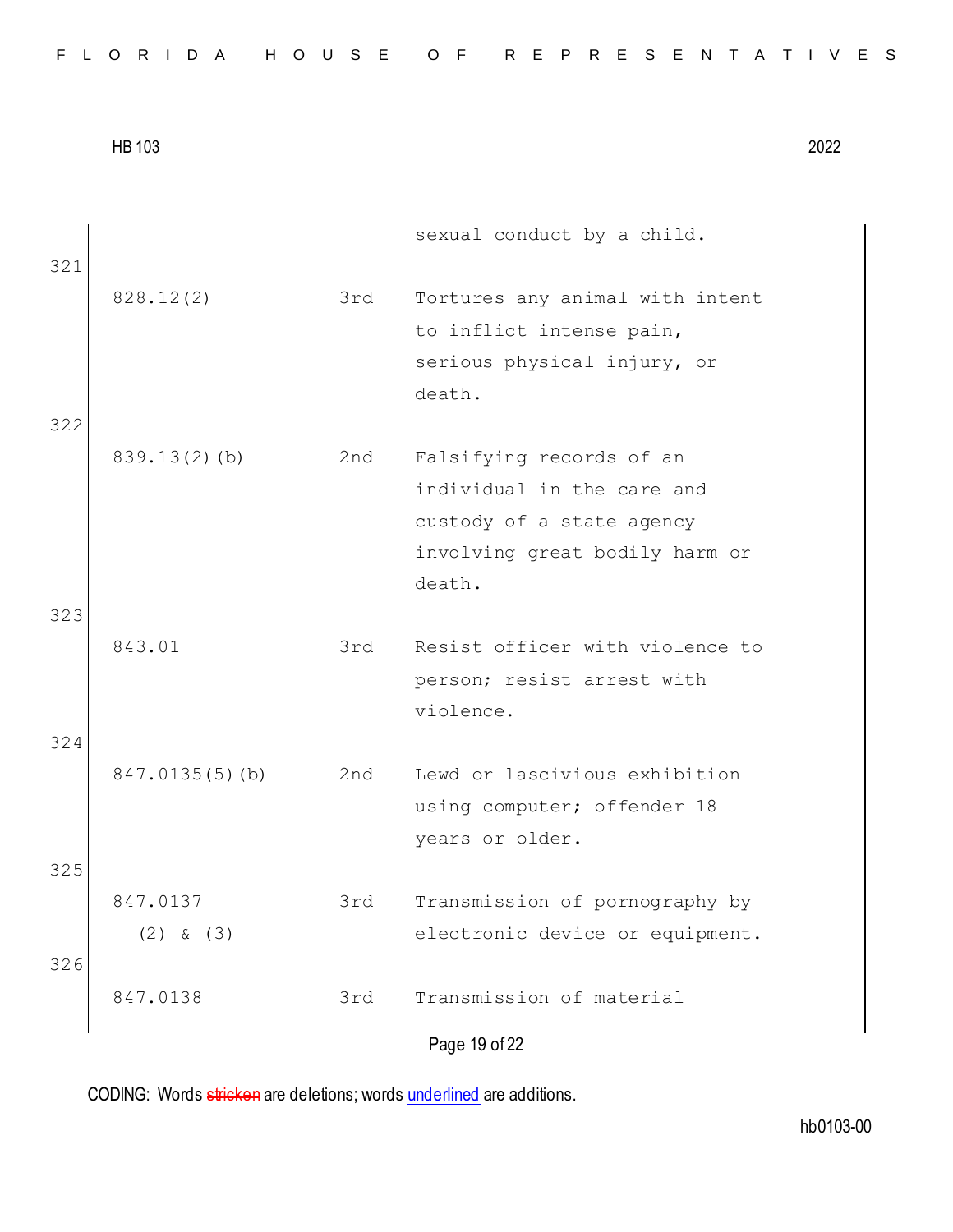| FLORIDA HOUSE OF REPRESENTATIVES |  |  |
|----------------------------------|--|--|
|----------------------------------|--|--|

| 327        | $(2)$ & $(3)$      |     | harmful to minors to a minor by<br>electronic device or equipment.                                                                                                                                                                           |
|------------|--------------------|-----|----------------------------------------------------------------------------------------------------------------------------------------------------------------------------------------------------------------------------------------------|
|            | $874.05(1)$ (b)    | 2nd | Encouraging or recruiting<br>another to join a criminal<br>gang; second or subsequent<br>offense.                                                                                                                                            |
| 328<br>329 | 874.05(2)(a)       | 2nd | Encouraging or recruiting<br>person under 13 years of age to<br>join a criminal gang.                                                                                                                                                        |
|            | $893.13(1)$ (a) 1. | 2nd | Sell, manufacture, or deliver<br>cocaine (or other s.<br>$893.03(1)$ (a), (1) (b), (1) (d),<br>$(2)$ (a), $(2)$ (b), or $(2)$ (c) 5.<br>drugs).                                                                                              |
| 330        | 893.13(1)(c)2.     | 2nd | Sell, manufacture, or deliver<br>cannabis (or other s.<br>$893.03(1)(c)$ , $(2)(c)1.$<br>$(2)$ (c) 2., (2) (c) 3., (2) (c) 6.,<br>$(2)$ (c) 7., (2) (c) 8., (2) (c) 9.,<br>$(2)$ (c) 10., (3), or (4) drugs)<br>within 1,000 feet of a child |
|            |                    |     | Page 20 of 22                                                                                                                                                                                                                                |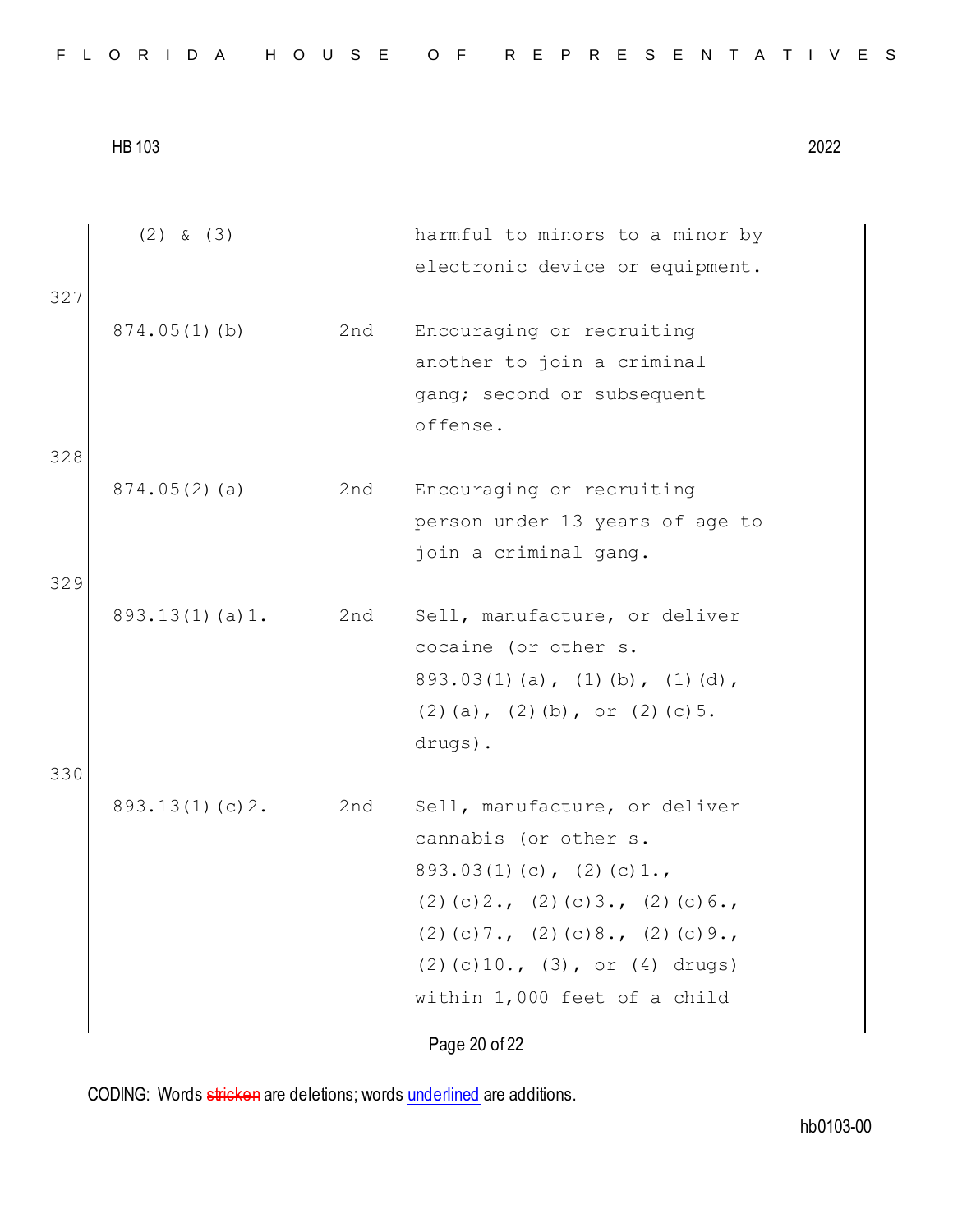|                    |     | care facility, school, or                      |
|--------------------|-----|------------------------------------------------|
|                    |     | state, county, or municipal                    |
|                    |     | park or publicly owned                         |
|                    |     | recreational facility or                       |
|                    |     | community center.                              |
|                    |     |                                                |
| $893.13(1)$ (d) 1. | 1st | Sell, manufacture, or deliver                  |
|                    |     | cocaine (or other s.                           |
|                    |     | $893.03(1)$ (a), (1) (b), (1) (d),             |
|                    |     | $(2)$ (a), $(2)$ (b), or $(2)$ (c) 5.          |
|                    |     | drugs) within 1,000 feet of                    |
|                    |     | university.                                    |
|                    |     |                                                |
| 893.13(1)(e)2.     | 2nd | Sell, manufacture, or deliver                  |
|                    |     | cannabis or other drug                         |
|                    |     | prohibited under s.                            |
|                    |     | $893.03(1)(c)$ , $(2)(c)1.$                    |
|                    |     | $(2)$ (c) $2.$ , (2) (c) $3.$ , (2) (c) $6.$ , |
|                    |     | $(2)$ (c) 7., (2) (c) 8., (2) (c) 9.,          |
|                    |     | $(2)$ (c) 10., (3), or (4) within              |
|                    |     | 1,000 feet of property used for                |
|                    |     | religious services or a                        |
|                    |     | specified business site.                       |
|                    |     |                                                |
| 893.13(1)(f)1.     | 1st | Sell, manufacture, or deliver                  |
|                    |     | Page 21 of 22                                  |
|                    |     |                                                |